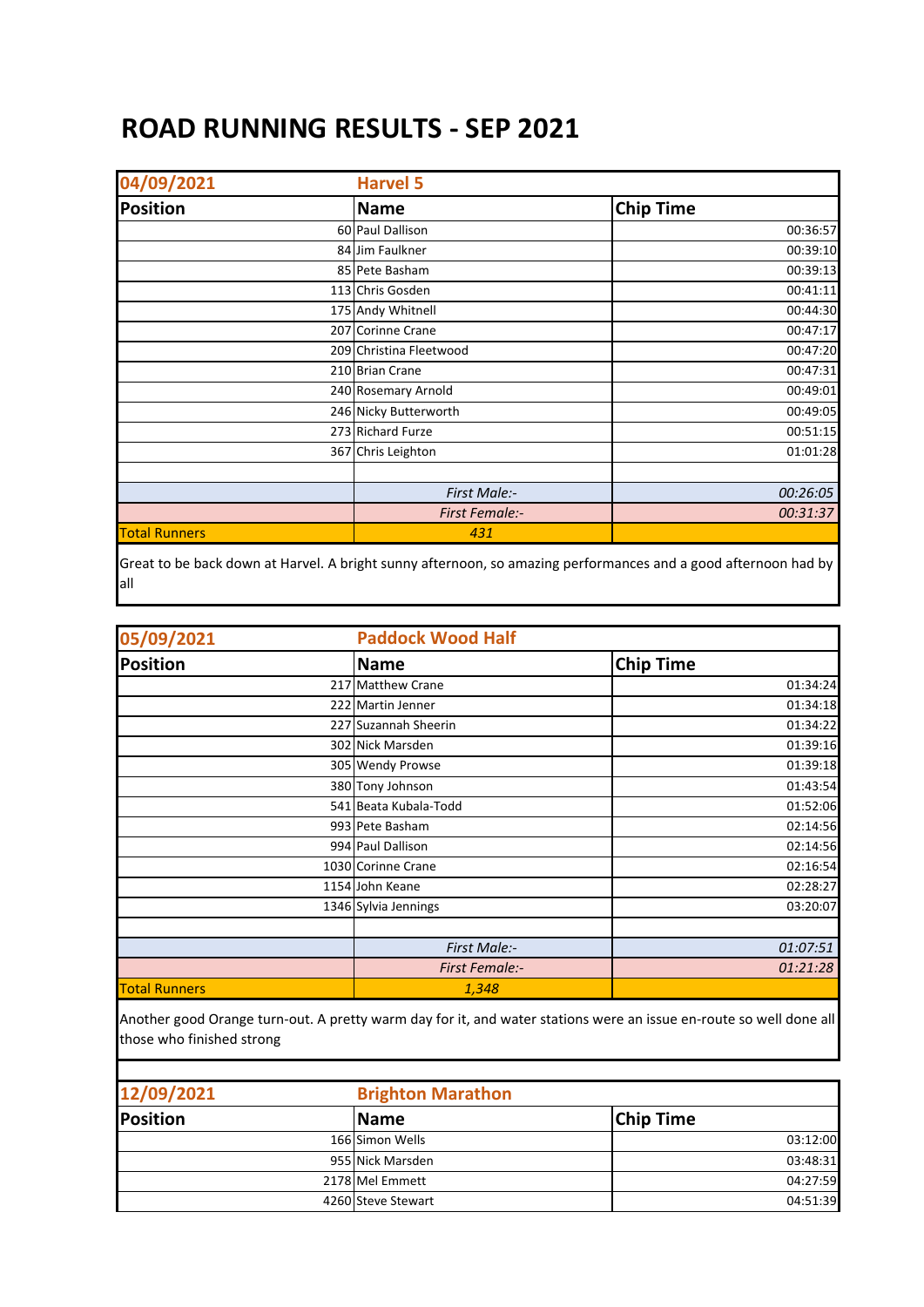|                      | 6041 Kirsty McEwan    | 05:34:37 |
|----------------------|-----------------------|----------|
|                      | 6574 Kathy Leaf       | 05:56:03 |
|                      | 6658 Barry Leaf       | 05:59:45 |
|                      |                       |          |
|                      | <b>First Male:-</b>   | 02:33:44 |
|                      | <b>First Female:-</b> | 02:52:11 |
| <b>Total Runners</b> | 7,232                 |          |

| 12/09/2021           |  | <b>Great North Run</b> |                  |
|----------------------|--|------------------------|------------------|
| <b>Position</b>      |  | Name                   | <b>Chip Time</b> |
|                      |  | 15,496 Gary Witt       | 02:13:17         |
|                      |  |                        |                  |
|                      |  | First Male:-           | 01:01:22         |
|                      |  | <b>First Female:-</b>  | 01:07:42         |
| <b>Total Runners</b> |  | 50,000                 |                  |

| 25/09/2021           | <b>London Revolution Trail Ultra</b> |                  |
|----------------------|--------------------------------------|------------------|
| <b>Position</b>      | <b>Name</b>                          | <b>Chip Time</b> |
|                      | 164 Tony Warr                        | 07:28:55         |
|                      | 165 Paul Dallison                    | 07:28:58         |
|                      | 166 Chris Leighton                   | 07:29:05         |
|                      |                                      |                  |
|                      | First Male:-                         | 04:16:09         |
|                      | <b>First Female:-</b>                | 04:45:08         |
| <b>Total Runners</b> | 258                                  |                  |

The day involved runners completing Half, Full and Ultra distances - as well as a cycle event. Results above just cover the Ultra (52km) event

| 26/09/2021           | <b>Dartford Bridge 10k</b> |                  |  |
|----------------------|----------------------------|------------------|--|
| <b>Position</b>      | <b>Name</b>                | <b>Chip Time</b> |  |
| 1                    | <b>Ted Higgins</b>         | 00:35:00         |  |
| $6\phantom{a}$       | Tony Johnson               | 00:41:52         |  |
| 24                   | Melvyn Emmett              | 00:48:14         |  |
| 29                   | Peter Basham               | 00:49:29         |  |
| 32                   | Ewan Beet                  | 00:50:58         |  |
| 37                   | <b>Gill Stewart</b>        | 00:52:48         |  |
| 38                   | Sally Searle               | 00:52:48         |  |
| 48                   | Juliet Houareau            | 00:56:23         |  |
| 49                   | Andy Holman                | 00:57:04         |  |
| 54                   | Christina Fleetwood        | 00:58:41         |  |
| 55                   | Stephen Waters             | 00:59:24         |  |
| 70                   | Diane Davis                | 1:07:53.1        |  |
| 79                   | <b>Emily Beet</b>          | 1:14:18.8        |  |
|                      | First Male:-               | 00:35:00         |  |
|                      | <b>First Female:-</b>      | 00:43:52         |  |
| <b>Total Runners</b> | 80                         |                  |  |

Brilliant turn out from the Orange Army and a 1st place finish for Ted (wear your club vest next time please) Higgins! FYI - First lady was Julie Backley - sister to Olympic Javelin star Steve Backley.